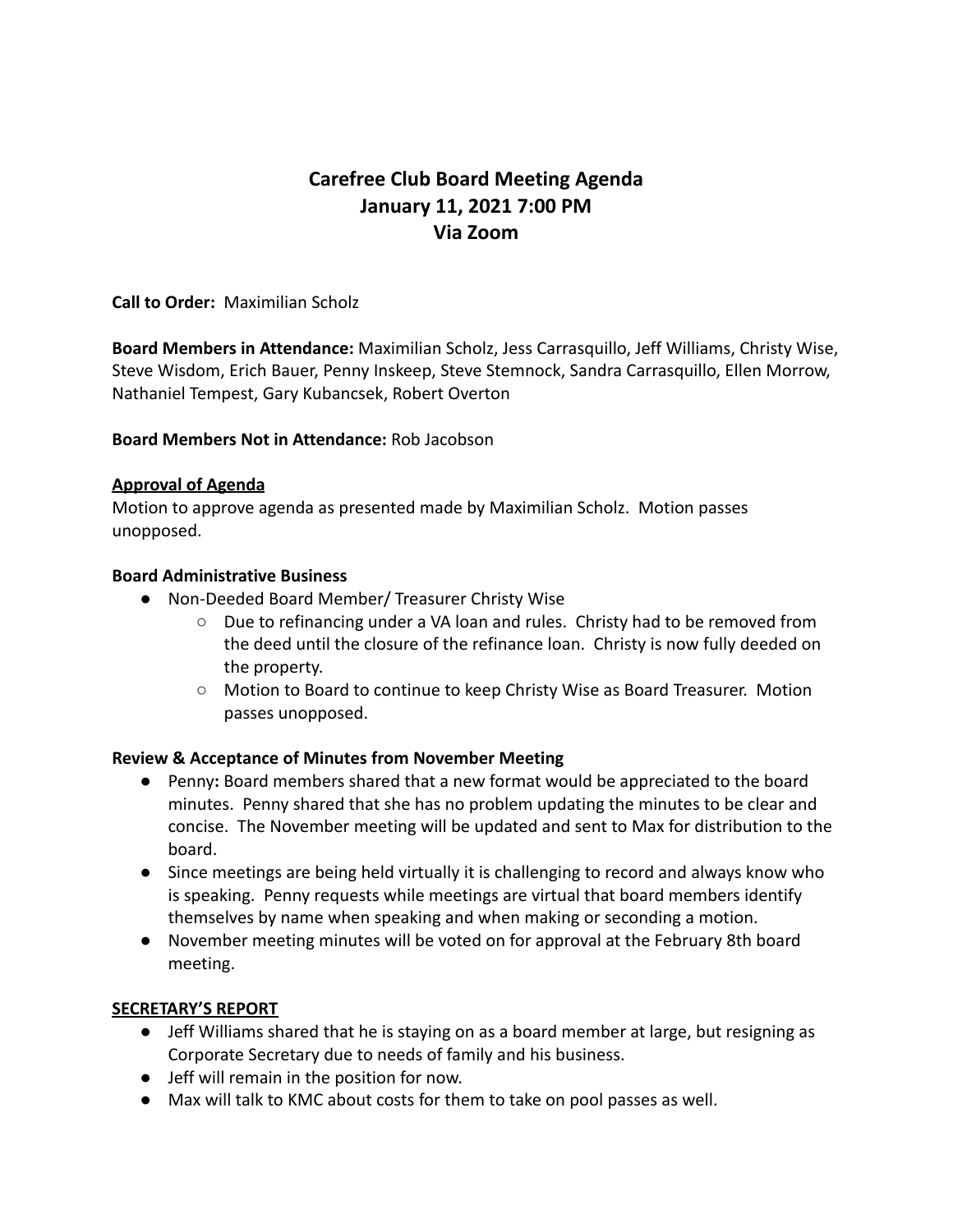- Max will discuss Kirkpatrick fulfilling more of the responsibilities of the Corporate Secretary.
- A new individual will be appointed to this position.

## **TREASURER'S REPORT**

- December Financials: Reporting with KMC still needs to be ironed out so that roles/responsibilities are designated to the correct individuals.
- Robert noted that receiving the report at an earlier time would be helpful to go through the multiple pages shared.
- The pages that are relevant to monthly expenses are the first five pages.
- The reporting is different than in the past because it is a standardized form from KMC.
- Max will continue to have discussions with KMC.
- KMC: Rate Increase
	- $\circ$  Linda Stemnock was notified that KMC is increasing fees by \$15 per month

Motion to Table the treasurer's report made by Robert Overton. Max seconded the motion. Motion passes unopposed.

## **Committee Reports**

## **POOL**

- Not open at this time. No information to report.
- We will need a new pool manager. Pool manager position will be posted publicly.
- Max will discuss possible alternative pool options for check in and check out at a later date. The pool manager position is due to Steve Stemnock stepping down at the end of last season.

## **GROUNDS**

Nothing to report. Rob Jacobson was not in attendance to report.

## **NEWSLETTER**

- Ashley O'Neal is taking over the newsletter responsibilities previously taken on by Jess Carrasquillo.
- Ashley shared that 40% of individuals have opened the newsletter.
- The next newsletter will be distributed in April 2021.
- Board members shared that Ashley is doing a great job with the creation and distribution of the neighborhood newsletter.

# **ACTIVITIES**

- Permission to hold another blood drive in April is being requested from the activities.
- Holding a blood drive in April was fully supported by the board. 100% approval for the Activities committee to move forward with scheduling this.
- The board extended gratitude to Emily Stage Myers for her continued leadership and oversight with activities in the neighborhood.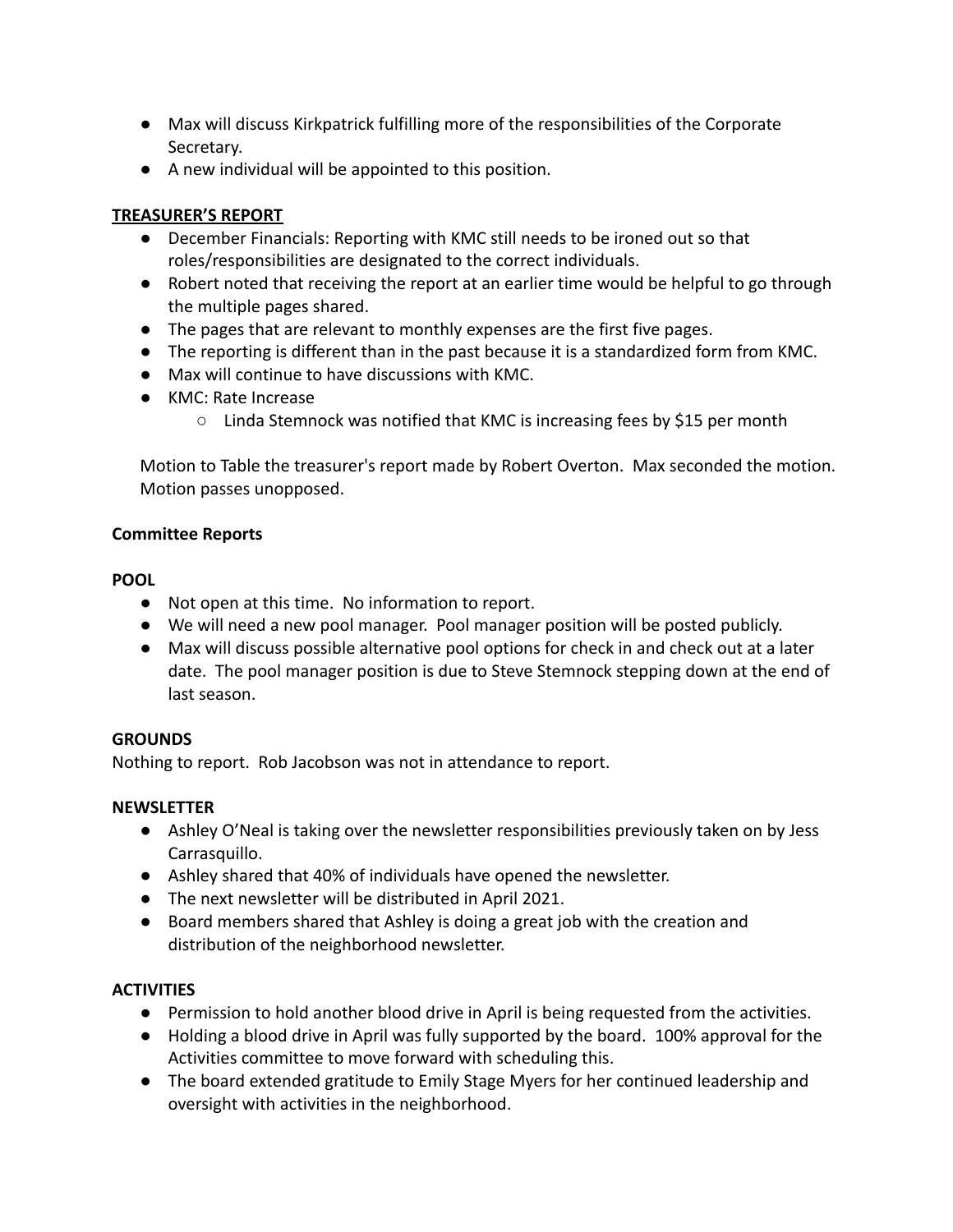#### **WEB**

- Erich Bauer shared the Carefree website is being improved to have the current newsletter easily accessible for site visitors.
- Max recommended adding information to the website to address realtors and potential new homeowners.
- Penny Inskeep talked to her husband who is in real estate and he recommended noting to realtors that there is not an HOA. He shared the issue that comes up is when the Title companies pull "Old HOA and CCR" documents from the 1970's and pass this on to the realtor. For realtors who are not knowledgeable about Carefree it creates confusion to them and their clients.

#### **CLUBHOUSE**

- November/December expenditures were just shared with Steve Wisdom from KMC.
- He wants to make sure KMC has updated individuals with correct responsibilities.
- Steve will email his reporting to Christy.
- Clubhouse Reporting was shared by Steve Wisdom and can be found [HERE](https://docs.google.com/spreadsheets/d/1azKy7frFlUU0GCAvF-N5o3F6kyRXAsAu/edit#gid=85135688)
- In the month of December there were only two rentals.
- Due to the nature of the year with COVID Steve has had to issue many refunds.
- Clubhouse new lights installed due to vandalism.
- Koorsen came for annual service.

## **WELCOME**

Committee Chairs: Linda Stemock and Shirley Frye

- Next meet and greet will be in March.
- Committee meeting will be next month.
- KMC has been sharing new residents with the Welcome committee which has been very helpful.

## **Old Business**

Motion to discuss old business made by Maximilian Scholz. Motion to discuss old business passes unopposed.

- 2021 Budget
	- Motion to use the existing 2020 budget as a baseline for the 2021 budget made by Maximilian Scholz. Motion seconded by Robert Overton. Motion passes unopposed.
	- 2021 Budget Discussion:
		- Christy Wise is working to do an audit to make sure financials are designated appropriately.
		- Christy noted the capital improvements do not seem accurate.
		- Christy will work with KMC to determine a date for the officers of the financial committee to meet.
		- The expectation will be to have the Financial Committee by the end of January.